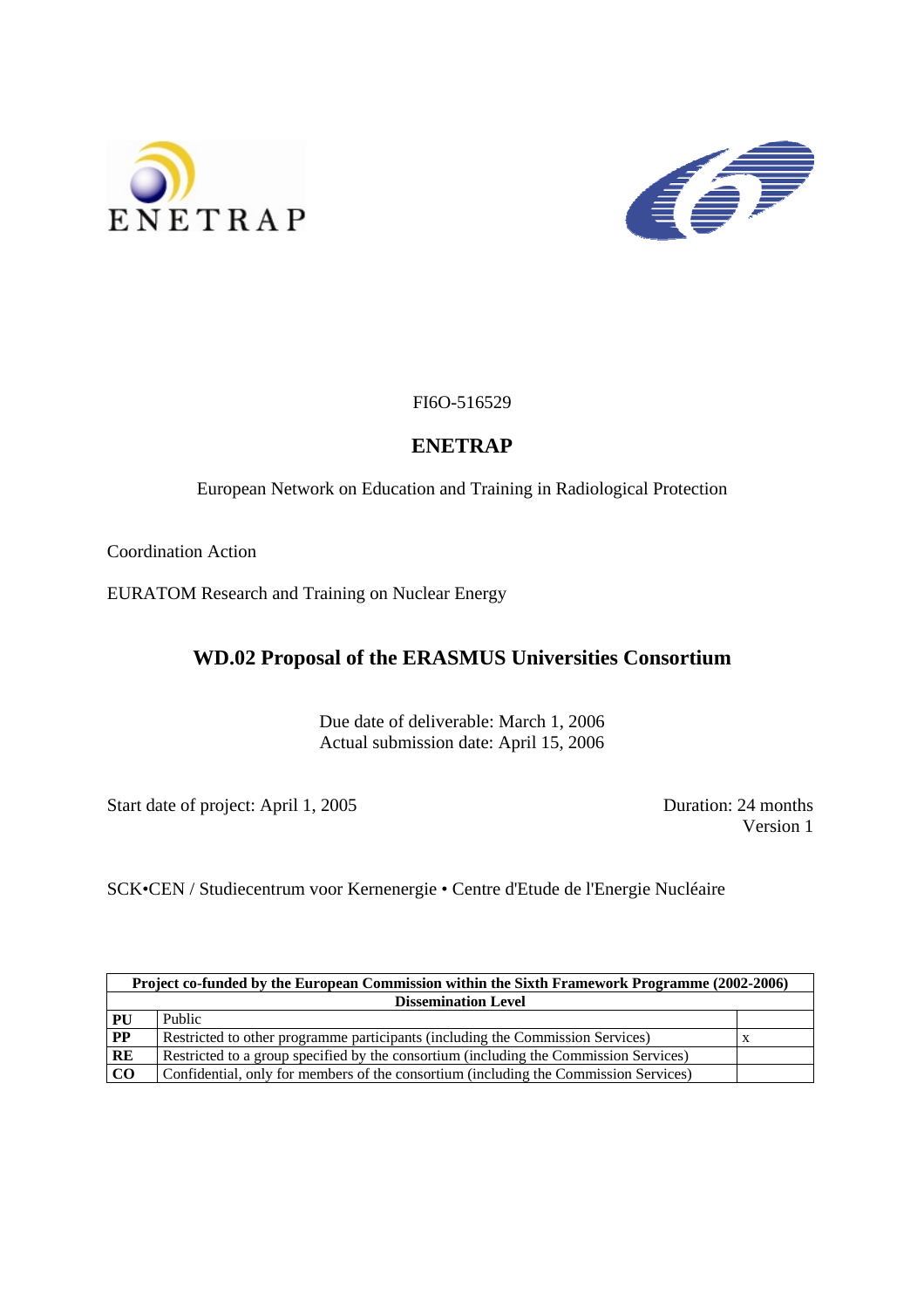WP8 : Proposal of the Universities Consortium for a EMRP

Authors : C. Etard

**Work package nr 8** : Establishment of an Erasmus Universities Consortium for developing a European Master in Radiation Protection (EMRP)

## **Members of work package nr 8 :**

- Institut National des Sciences et Techniques Nucléaires France (WP 8 coordinator)
- North Highland College UK
- Université Joseph Fourier France
- Université Catholique de Louvain Belgium *Retired from ENERAP project in October 2005.*

## **I. Objectives of WP nr 8**

The aim of the WP8 was to establish a consortium of universities in order to prepare and submit a project of **European Master in Radiation Protection**. The main deliverable of this work package is the submission of a proposal to the DG EDUCATION of the European Commission within the ERASMUS programme.

This has been realized and a project called "**EMRP**" has been submitted by the consortium to the EC the 28<sup>th</sup> of February 2006, before the dead line of submission for 2006 (1<sup>st</sup> March).

## **II. Description of the consortium of universities**

The minimum number of participants required for a ERASMUS Curriculum Development (see § III) is 3, coming from 3 different European countries. A consortium of four European universities, all of them already involved in E&T in Radiation Protection at national level, has been established. Its members are described below.

One of the priorities for all these partner universities, as mentioned in their ERASMUS Charters, is to develop their education offer at the European level. They are all already involved in other ERASMUS programmes.

- **Joseph Fourier University (UJF)** is a large scientific university (over 17000 students registered in Mathematics, Physics, Biology, Medicine, Pharmacy, Computer Science, Earth Sciences, etc). It is located in Grenoble in the Rhône-Alpes Region of France. It has a SOCRATES Charter and a long tradition of student mobility through different international programmes including SOCRATES/ERASMUS ones. UJF is also associated to several important European research centres in physical sciences (ESRF, CEA/Minatec, LPSC, ILL…). Since 1995 the unique French education programme for highly skilled radiation protection specialists is run by UJF and INSTN and has so far trained more than one hundred students today working in all fields of radiation protection in France. This course gained the Master structure in 2003 and already fulfils most of the Bologna requirements except the European dimension.

If accepted by the DG Education, this EMRP project will be coordinated by UJF. The coordinator of EMRP would be in that case the present chair person of the French Radiation Protection Master of UJF.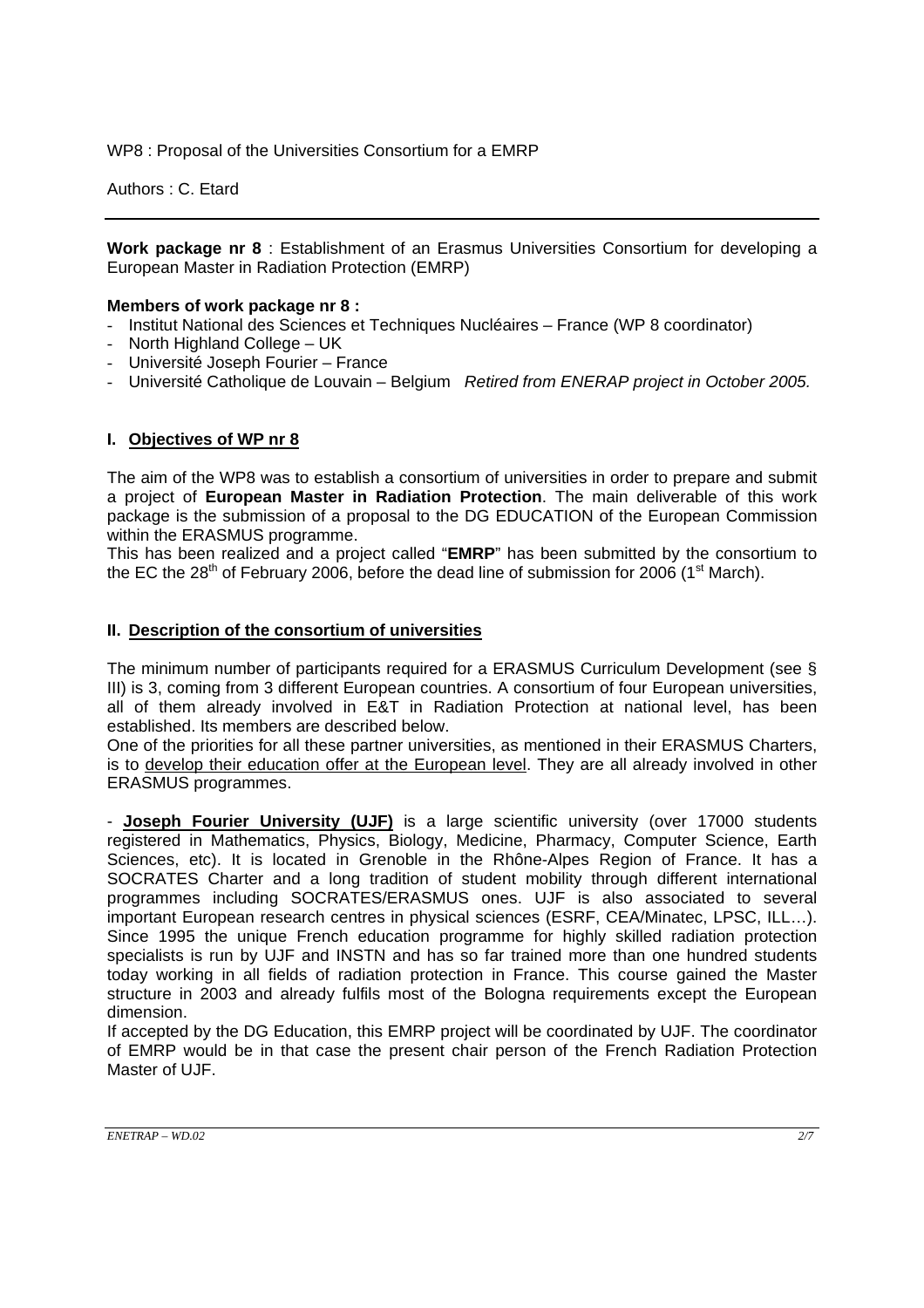- **Institut National des Sciences et Technique Nucléaires (INSTN)** (700 students and 7000 professionals approx) is a higher education institution placed within the French nuclear research organization, CEA and has a SOCRATES Charter. It provides education and training in radiation protection at all levels to French and foreign students and professionals: for instance, it is involved in the education and training of nuclear physicians and medical physicists. It has been collaborating with UJF (see above) in the Master degree in radiation Protection for 10 years. The organization from 2000 to 2003 of a European Radiation Protection Course is also an important experience in teaching radiation protection at the European scale. Its teachers are experts coming from the CEA, from the universities, from companies involved in the relevant sectors and from public authorities.

- **North Highland College**, (8000 students approx) a partner college within the UHI which is currently seeking University Title with the expectation this will be achieved in 2007. The College is made up of 4 main centres of which the largest is situated only 15 kilometres from UKAEA, Dounreay. It was established to deliver science, engineering and management training and education for the nuclear site in 1956 and for the past ten years this has included both first degree and post graduate courses, and research in science and engineering. The College is the responsible partner for Engineering Honours programmes in Engineering for the UHI. The Institute hosts both Masters and Doctorate students. In April 2003 the College received ERDF funding to establish a Decommissioning Centre which provides a venue for the delivery of the Masters and Post Graduate research programmes, with access for the students to the Test, Trials and Training facility which will be used by decommissioning contractors adjacent. UHI has established a Health Sciences faculty which is working with Aberdeen university and in particular the Raigmore Hospital medical training centre in Inverness. The College has been involved in European projects, Socrates, Leonardo, ESF, ERDF etc for many years. In particular, the NHC has been developing a European Masters in Nuclear Technology, Decommissioning, Waste Management and Non Power Applications with European partners among them UJF and INSTN.

- **Czech Technical University in Prague** (approx. 22000 students, 1500 academic staff) is the oldest (established 1707) and largest technical university in the Czech Republic. It consists of 7 faculties and a few university institutes. It has very extensive international contacts including SOCRATES exchanges. The Faculty of Nuclear Sciences and Physical Engineering, which will carry out the work on the EMRP project, was founded in 1955 with the start of the Czechoslovak nuclear programme as the key educational institution (with high proportion of research) for this programme. During its fifty years lasting history the Faculty extended its program also to other non-nuclear branches of exact sciences. Nowadays it has about 1/3 of its programme oriented to nuclear fields, 1/3 to other areas of physics and applied physics and 1/3 to applied mathematics. The Faculty has about 1200 students and an academic staff of about 150 persons. Nuclear studies are divided into five basic specialisations: a) nuclear reactors, b) dosimetry and application of ionising radiations, c) radiological physics in medicine, d) nuclear chemistry, e) experimental nuclear physics. Most of radiation protection workers in the country, including the Chairperson of the State Office for Nuclear Safety, are graduated from the Faculty. Teams from the Faculty participate in international projects of CERN and others. CTU also has been increasingly involved in life-long learners training in nuclear fields during the recent years, following the demands of the new Czech "Atomic Act".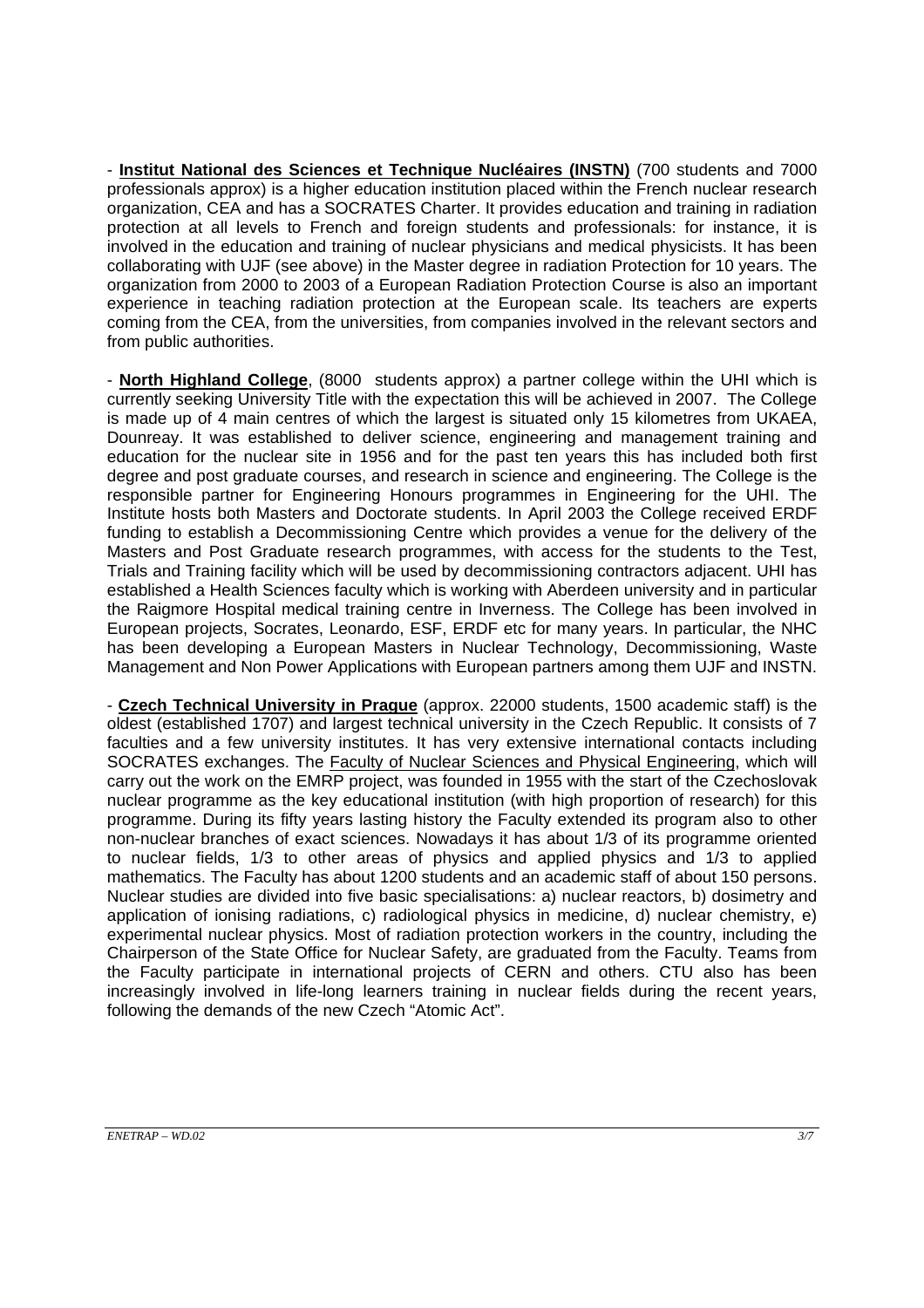## **III. ERASMUS Programme and Bologna Declaration**

**ERASMUS** is the higher education action of SOCRATES II programme. It seeks to enhance the quality and reinforce the European dimension of higher education by encouraging transnational cooperation between universities, boosting European mobility and improving the transparency and full academic recognition of studies and qualifications throughout the European Union. ERASMUS consists of many different activities as student and teacher exchanges, joint development of study programmes (curriculum development), international intensive programmes, thematic networks between departments and faculties across Europe… The EMRP project has been proposed as a **Curriculum Development**. The application form for

this type of action is available on the Internet site of the European Commission [1].

It follows the guidelines established in the *Bologna Declaration* by the European Ministries of Education in order to construct a European area of higher Education by 2010 :

- 1. a system of academic grades which are easy to read and compare, including the introduction of the diploma supplement (designed to improve international "transparency" and facilitate academic and professional recognition of qualifications);
- 2. a system essentially based on two cycles : a first cycle geared to the employment market and lasting at least three years and a second cycle (Master) conditional upon the completion of the first cycle;
- 3. a system of accumulation and transfer of credits (ECTS)
- 4. mobility of students, teachers and researchers;
- 5. cooperation with regard to quality assurance;
- 6. the European dimension of higher education.

The aim of the process is thus to make the higher education systems in Europe converge towards a more transparent system in which the different national systems would use a common framework based on three levels :Bachelor, Master and Doctorate (**BMD system**).

The EMRP will even go beyond these guidelines as it aims at awarding **a joint diploma**, that is a diploma fully recognized at the national level in all participating countries. This will thus allow for **the mobility of the graduates**, that is the future workers, across Europe.

## **IV. Proposition of European Master Course in Radiation Protection submitted to the DG Education**

## 1. Summary of the EMRP project

The EMRP project aims at building **an second year Master course in radiation protection**, to meet the current and increasing needs for skilled personnel in sectors using ionizing radiations (medicine, research, industry).

The expected output of the project is a **joint European Masters degree recognized in all partner countries**, promoted and supported by the stakeholders, which will address the current deficit in high level education in radiation protection across Europe.

Within this course, a harmonized curriculum for Qualified Experts in radiation protection will be proposed, fulfilling the requirements of the EURATOM Directive 96/29, thus favouring the mobility of workers across Europe.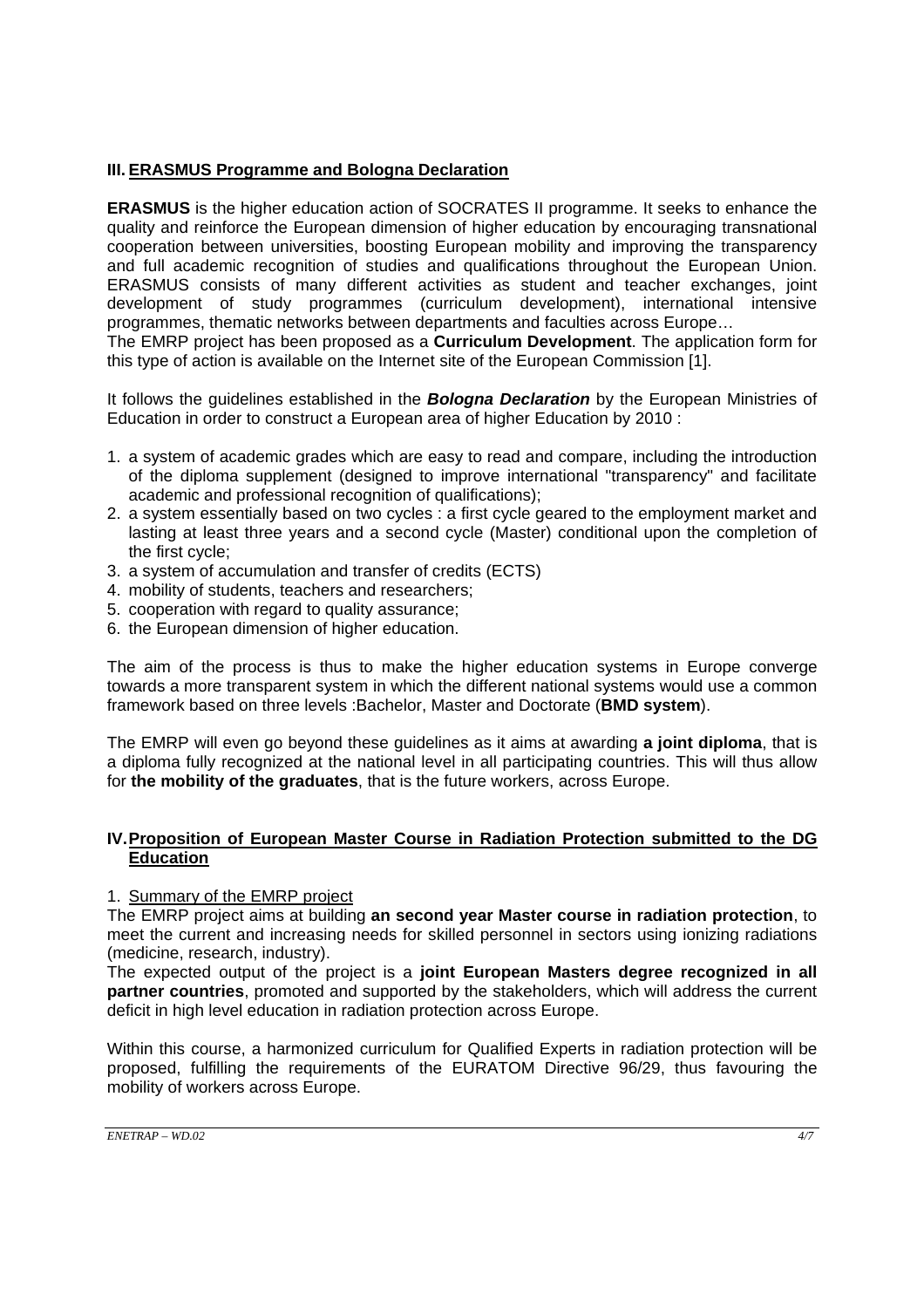Target groups of this Master course are both :

- undergraduates having at least a validated 180 ECTS university diploma with an additional 60 ECTS in science, engineering or other relevant thematic;
- lifelong learners, professionals of the sectors, wishing to improve or change their position.

This project has been initiated with a small number of participants in order to facilitate the construction of the course. It is nevertheless anticipated that other interested universities could join the consortium as soon as the EMRP has shown its viability.

#### 2. Time schedule of the EMRP project

The consortium has applied for a financial support of two years:

one year to develop the project,

one year to implement a pilot course and to evaluate it.

If accepted by the DG Education, the contractual period is likely to start on 1/10/2006. The pilot session of the Master is thus expected to start in September 2007.

## 3. European Context

The benefits of ionizing radiations are widely acknowledged, for medical treatment, research, industry (both nuclear and non nuclear). However their adverse impacts have long since been recognized together with the paramount importance of their safe use by skilled personnel. In recognition of both the beneficial and adverse effects of ionizing radiations, the European Commission published in 1996 a European Directive (96/29/Euratom) laying down basic safety standards for the protection and the health of workers and the general public against the dangers arising from ionizing radiations. This directive refers to the concept of a "Qualified Expert" (QE), defined as :

*Qualified Experts : "Persons having the knowledge and training needed to carry out physical, technical or radiochemical tests enabling doses to be assessed, and to give advice in order to ensure effective protection of individuals and the correct operation of protective equipment, whose capacity to act as a qualified expert is recognized by the competent authorities. A qualified expert may be assigned the technical responsibility for the tasks of radiation protection of workers and members of the public".* 

In recognition of the fact that this definition is subject to different interpretation by the various national authorities within Europe, the European Commission published in 1998 a basic syllabus listing the knowledge's the qualified expert in radiation protection should have (communication 98/0 133/03).

In this context, some universities in Europe have established national Master's degree programmes or Certificates in Radiation Protection, while at some other universities radiation protection is part of related programmes on medical physics, dosimetry, etc. Although some of them have incorporated the basic syllabus within the national programme, the lack of agreed curriculum content and mutual recognition between member states of these programmes is an obstacle to the free movement of European Qualified Experts in radiation protection.

The EMRP project will gather European expertise in this field in order to develop a high level education Master's programme following the Bologna declaration requirements. This will ensure the future supply of appropriately educated and skilled personnel for the users of ionizing radiations across Europe. The EMRP project will thus respond to both the increasing demand and decreasing number of radiation protection experts available in Europe.

Finally, an important part of the Masters programme will allow candidates to achieve the status of a Qualified Expert as defined in the 96/29 European directive.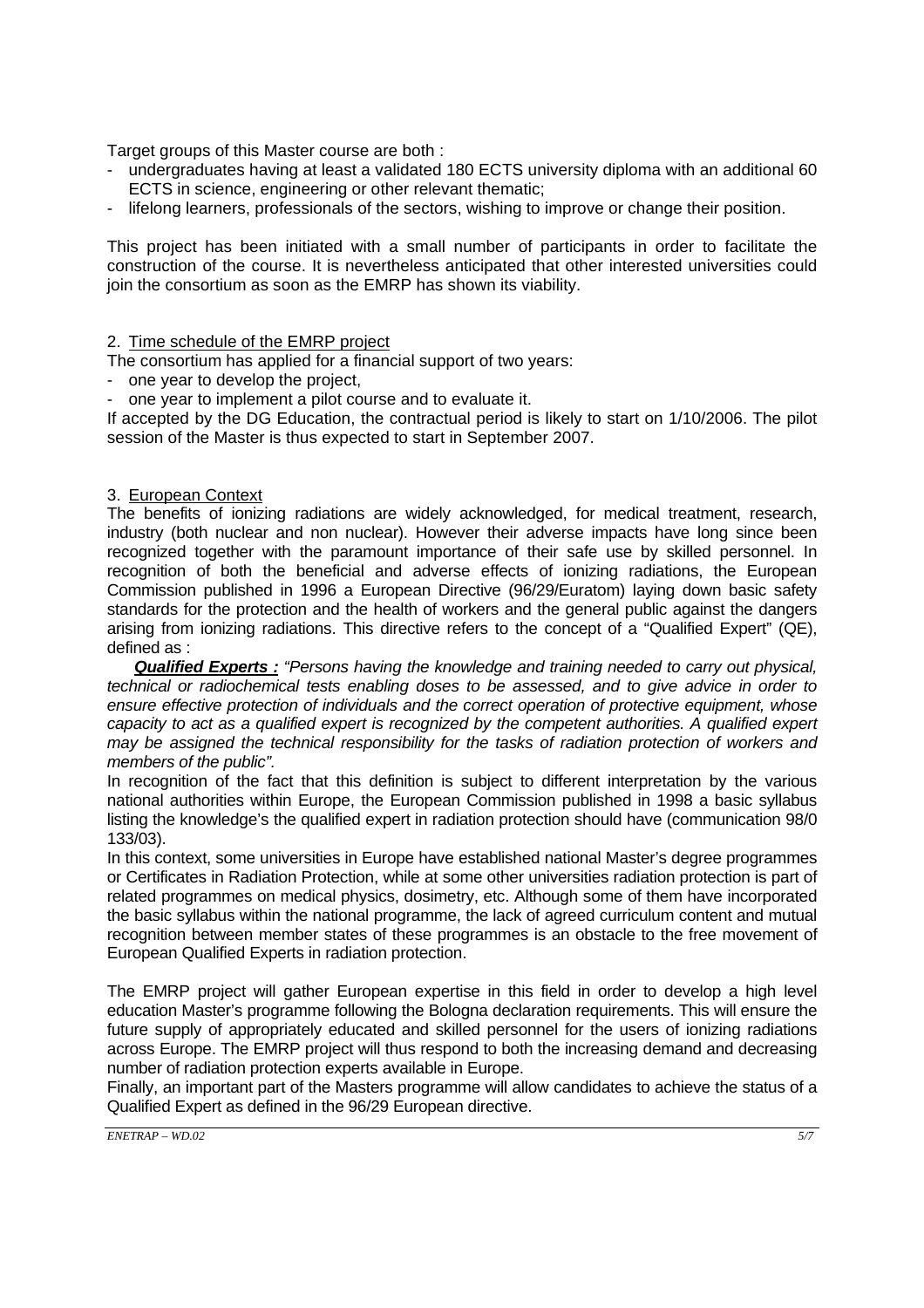The new qualification will ultimately allow a **greater mobility** to the future workers in this field across Europe.

#### 4. Structure of the course

The project proposed will define the curriculum of the Masters programme, in a **modular structure**, according to the Bologna declaration:

- **A common "core"**, organized by all the partner universities, in which the following topics will be taught:
	- Atomic and nuclear physics,
	- Detection and measurement methods, dosimetry
	- Biological effects
	- Legal and regulatory basis
	- Operational radiation protection
	- Radiation Protection of the public and the environment
- **Specific modules**, organized by the partners according to their field of expertise, i.e.:
	- General industry, using sealed or unsealed sources
	- Medical installations
	- Nuclear installations

- **A training period**, organized within an institution or industry using ionizing radiations (research centre, hospital, nuclear plant…) under the supervision of a mentor.

Making use of the **European Credit Transfer System** (ECTS), it is anticipated that 30 ECTS will be assigned to the theoretical part, and 30 ECTS to the practical part of the Master.

#### 5. Innovative aspects

The project partners intend, not only to define the curriculum of the Master course, but also to define a new shared delivery strategy which will include the development of curriculum online, shared specialist lectures using video conferencing and exchange placements for students. In this way, the graduates will have the opportunity to acquire a joint Master qualification and experience working in at least one other member state.

To address the needs of life-long learners of the relevant sectors, the use of distance learning/online learning will be a key consideration in the design of this programme.

The project will also establish procedures for the selection of the students and allow for the mutual recognition of learning and training periods using the **ECTS system**. A quality assurance system would also be defined for the delivery of a Joint Diploma. The project will thus ensure that the European dimension is embedded in the programme through a structured system which allows for the mobility of both lecturers and students and will allow for the mobility of the future workers graduated from this programme.

To promote the European dimension, a **European seminar** will be organized each year at a different location, where all EMRP students from the different partners will be registered together.

6. Involvement of stakeholders

A steering committee will be established, comprising members of representing stakeholders,